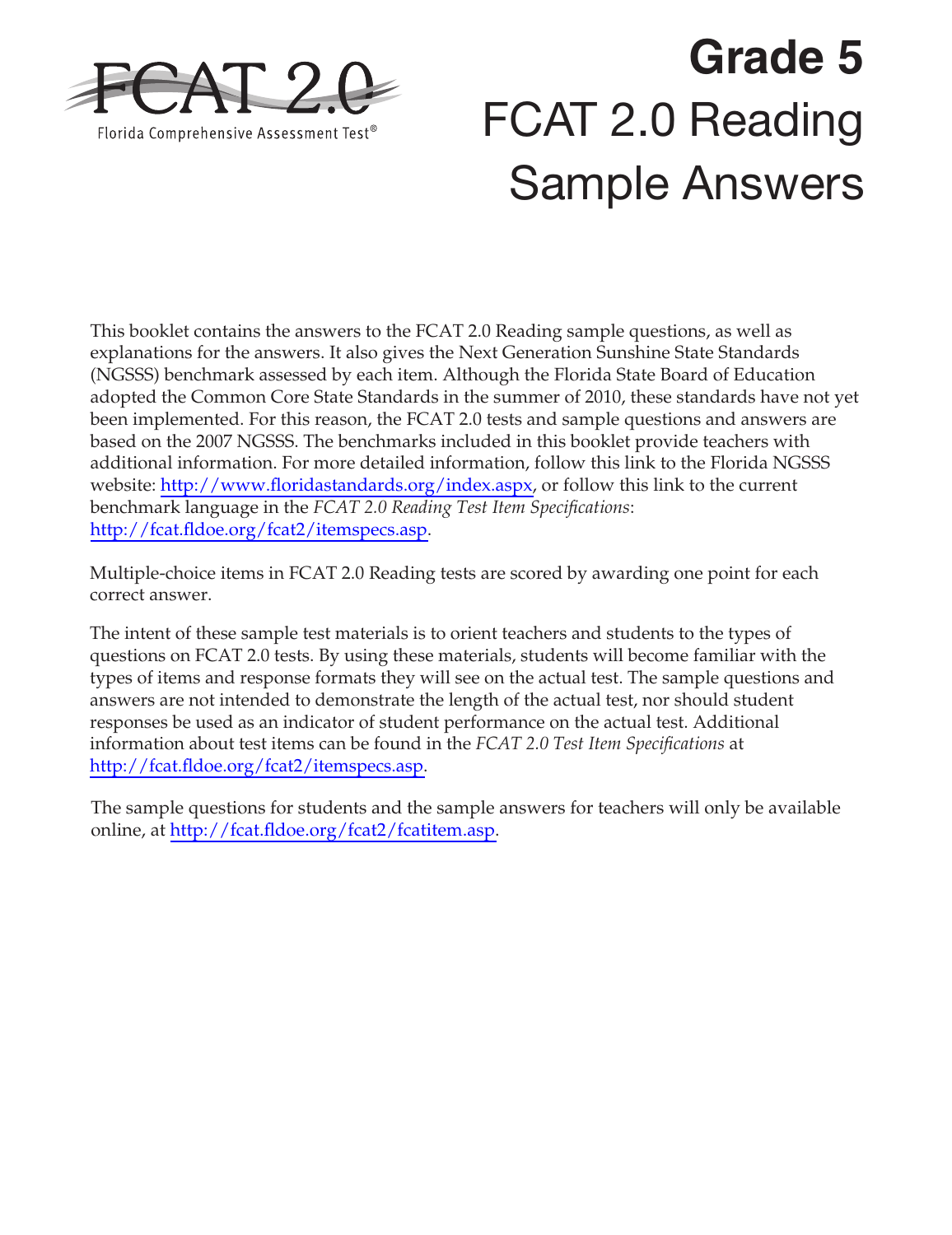

# **Passage:** "The Boy Lincoln's Best Teacher"

"The Boy Lincoln's Best Teacher" by Wayne Whipple. In the public domain. "Young Abe Lincoln reading": Copyright © North Wind Picture Archives / Alamy.



## The correct answer is C (the most affectionate person in Abe's family).

Type of Text: Informational

Benchmark: LA.5.1.6.7 The student will use meaning of familiar base words and affixes to determine meanings of unfamiliar complex words. *[Also assesses LA.5.1.6.11 The student will use meaning of familiar roots and affixes derived from Greek and Latin to determine meanings of unfamiliar complex words.]* 

The correct answer is C. The base word of *fondest* is *fond*, meaning *affectionate* or *tender*. The words *It would be strange if her eyes did not fill* also support the idea that the mother is very appreciative and affectionate as a result of Abe's kind actions.



#### **2 The correct answer is H (modest).**

Type of Text: Informational

Benchmark: LA.5.1.6.8 The student will use knowledge of antonyms, synonyms, homophones, and homographs to determine meanings of words.

 phrase *from the hut to the White House*, which also supports understanding of the word. The correct answer is H. *Modest* is a synonym for *humble*. Included in the excerpt is the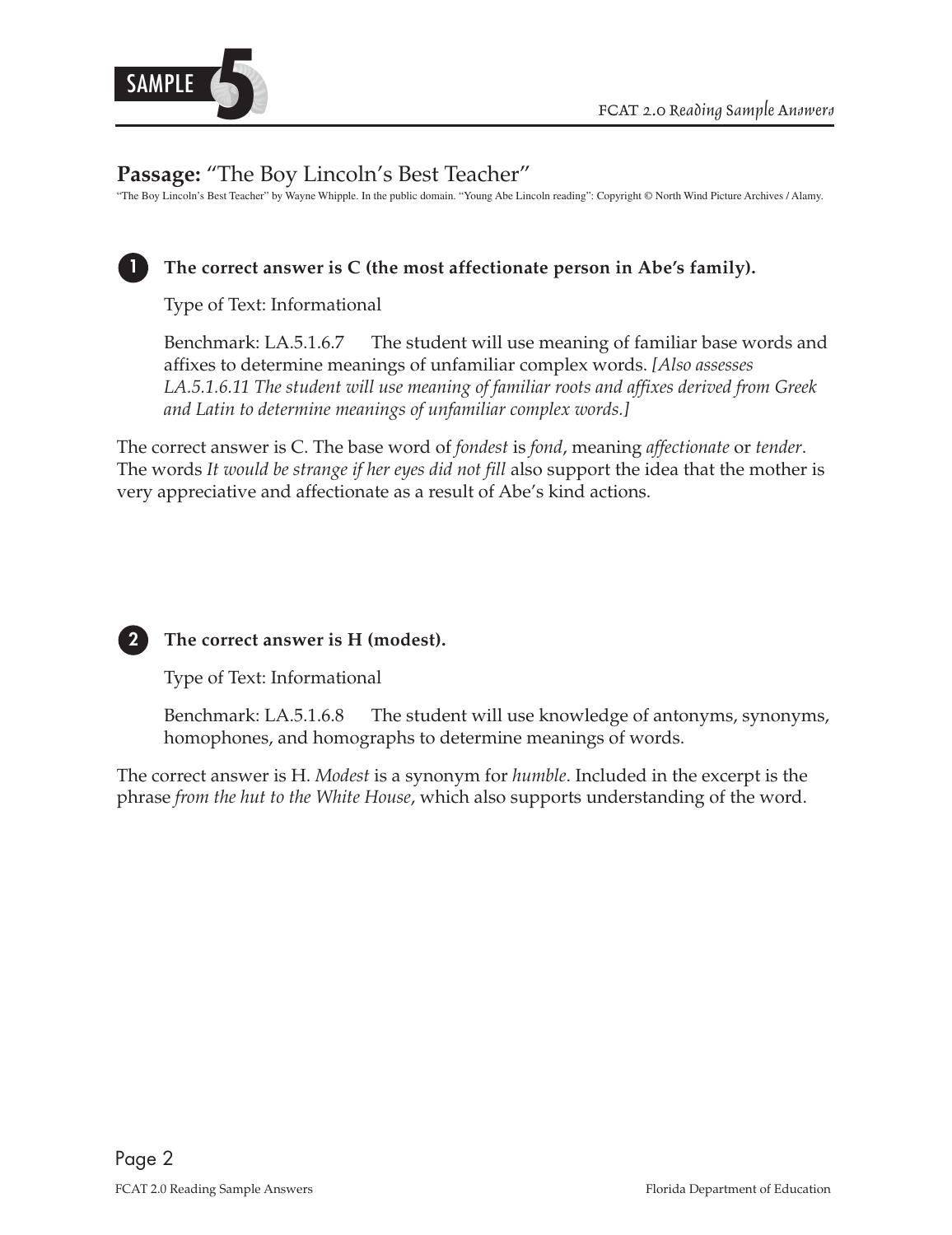

#### **3 The correct answer is C (His childhood home reveals the simple beginnings where Abraham Lincoln was raised).**

Type of Text: Informational

Benchmark: LA.5.2.1.2 The student will locate and analyze the elements of plot structure, including exposition, setting, character development, rising/falling action, problem/resolution, and theme in a variety of fiction.

 *to the highest home in the land*. "*The Backwoods Boy*" made it *from the hut to the White House*, The correct answer is C. By showing how simple Abe's house and the backwoods were, the author helps to explain why the future president was a humble man who rose to greatness against all odds. *There were no regular schools in the backwoods then*, so *he never had a year's schooling in his life*. He still managed to *make the noble pilgrimage from their hovel*  and to his mother, it would have seemed "*too good to be true*."



#### 4 The correct answer is I (Abraham Lincoln's mother contributed to his **successful career).**

Type of Text: Informational

Benchmark: LA.5.1.7.3 The student will determine the main idea or essential message in grade-level text through inferring, paraphrasing, summarizing, and identifying relevant details.

 The correct answer is I. Abe's mother, Nancy, *insisted on sending the children to school*, and  *she had a large share in Abe's early education* . . . *The best thing of all was the reading of* "*The*  concludes by returning to her contribution. *In reading to her son*, *she was fostering a spirit in Pilgrim's Progress*." It showed that she valued and encouraged learning. The passage *her little son that would help him make the noble pilgrimage from their hovel to the highest home in the land*.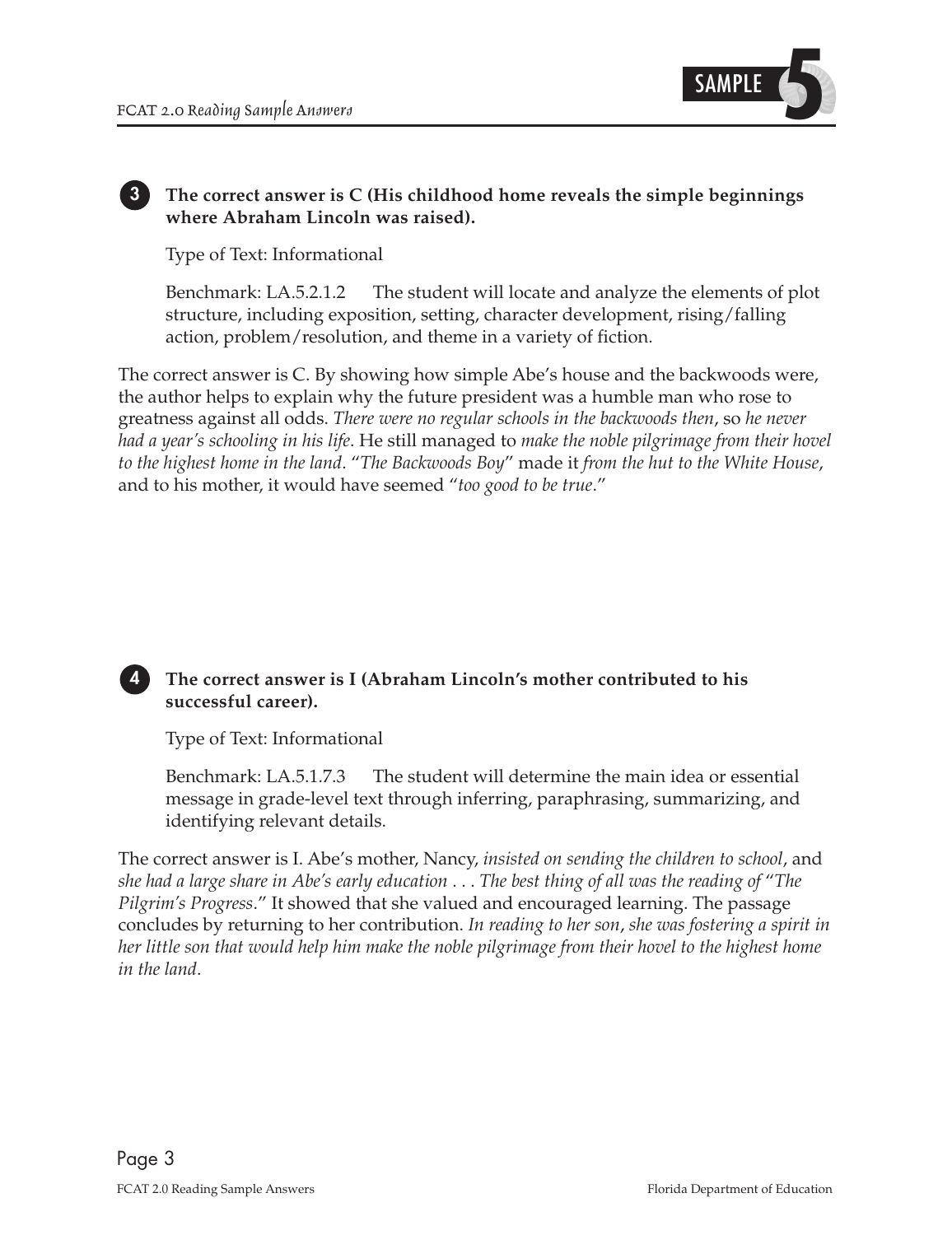

### **5 The correct answer is C (by describing childhood events that shaped Lincoln's future).**

Type of Text: Informational

Benchmark: LA.5.1.7.5 The student will identify the text structure an author uses (e.g., comparison/contrast, cause/effect, and sequence of events) and explain how it impacts meaning in text.

 showing that he appreciated how his mother *was fostering a spirit* in him. Next, the time The correct answer is C. The author begins the passage by introducing Abe's first two teachers and sharing a recollection of his early school days. It is then revealed that *The best thing of all was the reading of* "*The Pilgrim's Progress*" *during the long Winter evenings*, when he surprised his family by bringing spicewood branches for the fire is described in detail to show *a little boy's love and gratitude* for his mother. All of the events helped shape him into a great president.

**Poem:** "Night and Day"

"Night and Day" by Robert Louis Stevenson. In the public domain. Photograph: "Tree at Sunset": Copyright © images/Alamy.



 **6 The correct answer is F (glow, shine).** 

Type of Text: Literary

Benchmark: LA.5.1.6.9 The student will determine the correct meaning of words with multiple meanings in context. [*Also assesses LA.5.1.6.6 The student will identify shades of meaning in related words (e.g., blaring, loud).*]

The correct answer is F. The words *glow* and *shine* are the two closest words in meaning of the available choices of pairs. The poem also offers a possible context clue to the correct answer as both *glow* and *shine* are within the poem and focus on what could be seen during the darkness (3rd stanza) and the daytime (8th stanza).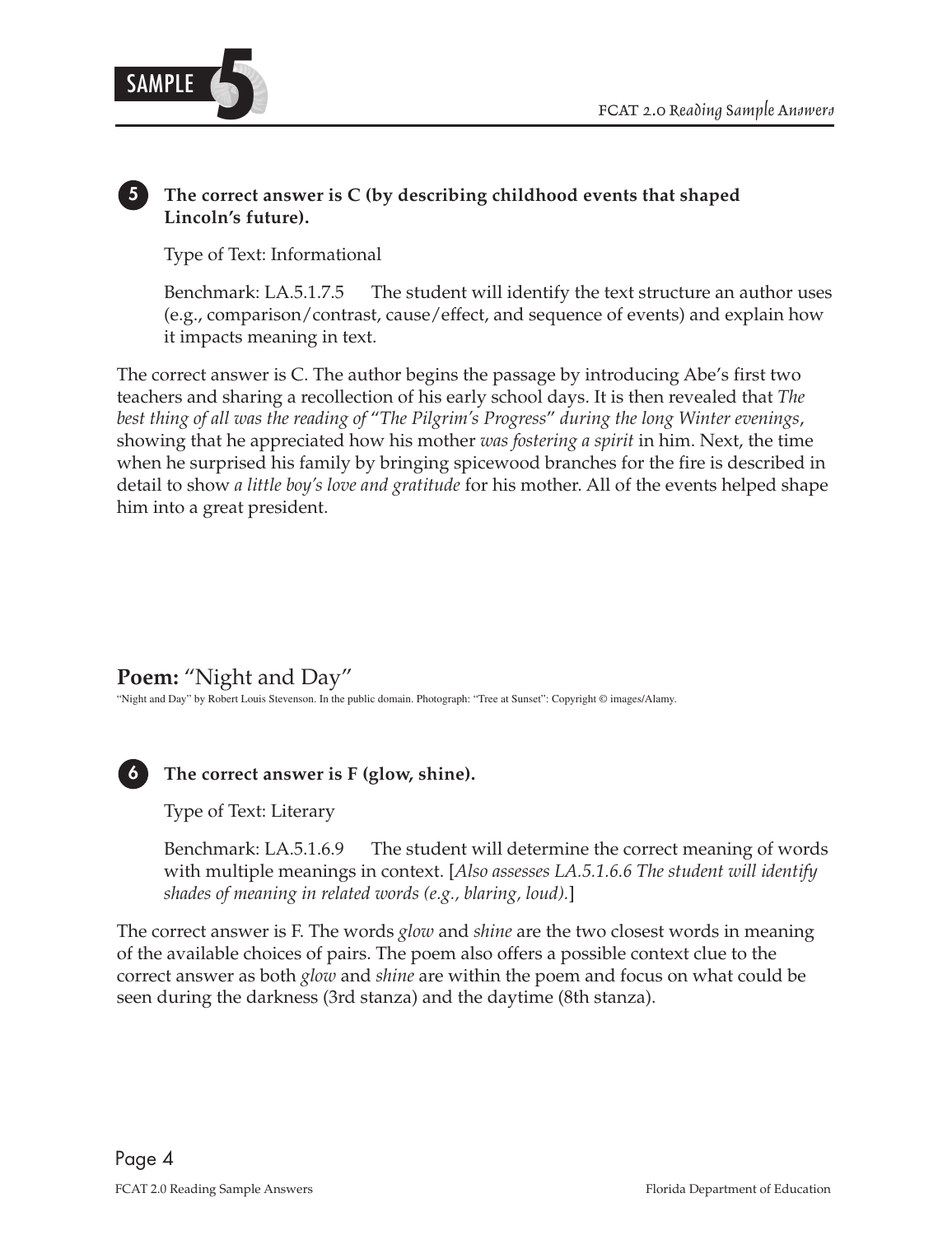

#### **7 The correct answer is C (to suggest that the evening covers everything).**

Type of Text: Literary

Benchmark: LA.5.2.1.7 The student will identify and explain an author's use of descriptive, idiomatic, and figurative language (e.g., personification, similes, metaphors, symbolism), and examine how it is used to describe people, feelings, and objects.

The correct answer is C. The poem specifies that it is *Under evening's cloak* that things *vanish*, which presents the idea of this *cloak* as a vast covering that blankets all people and objects.



#### **8 The correct answer is G (the way the morning lights up the garden).**

Type of Text: Literary

Benchmark: LA.5.2.1.7 The student will identify and explain an author's use of descriptive, idiomatic, and figurative language (e.g., personification, similes, metaphors, symbolism), and examine how it is used to describe people, feelings, and objects.

The correct answer is G. The poem's phrases *glow with day* and *Under glowing heaven* both clearly express the image of the garden being lit up by the morning sun.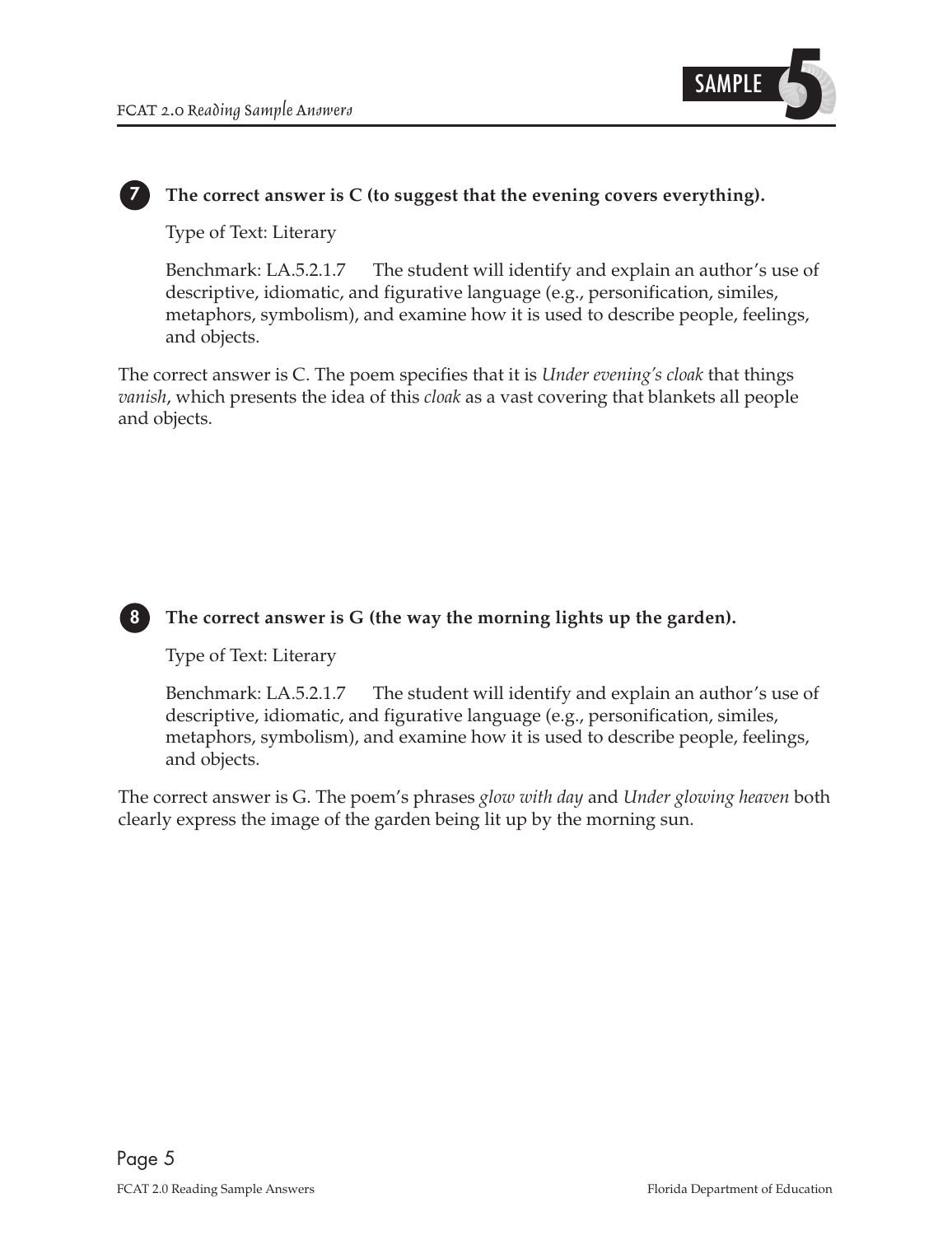

# The correct answer is A (Night and day change the appearance of the garden).

Type of Text: Literary

Benchmark: LA.5.2.1.2 The student will locate and analyze the elements of plot structure, including exposition, setting, character development, rising/falling action, problem/resolution, and theme in a variety of fiction.

The correct answer is A. The garden is an important part of the poem and its setting because the speaker uses the garden to highlight the influence of day and night on the appearance and behavior of objects in nature, such as the flowers of the garden. At night, the speaker observes the *Garden darkened* and *daisy shut*, while in the daylight the flowers vividly appear *Green and rosy painted*.



# 10 The correct answer is I (Night makes the world seem to disappear, while day  **makes everything visible again).**

Type of Text: Literary

Benchmark: LA.5.1.7.7 The student will compare and contrast elements in multiple texts.

The correct answer is I. This answer is the only one that accurately reflects the poem's contrast between night and day. The night is compared to a cloak under which all things *vanish*. The speaker says of his garden that *at eve* from his eyes *it fainted* or became a disappearing image. In contrast with the role of night, in the morning the speaker sees his garden *glow with day*. When the day begins to break, *Houses, trees, and hedges, Clearer grow*.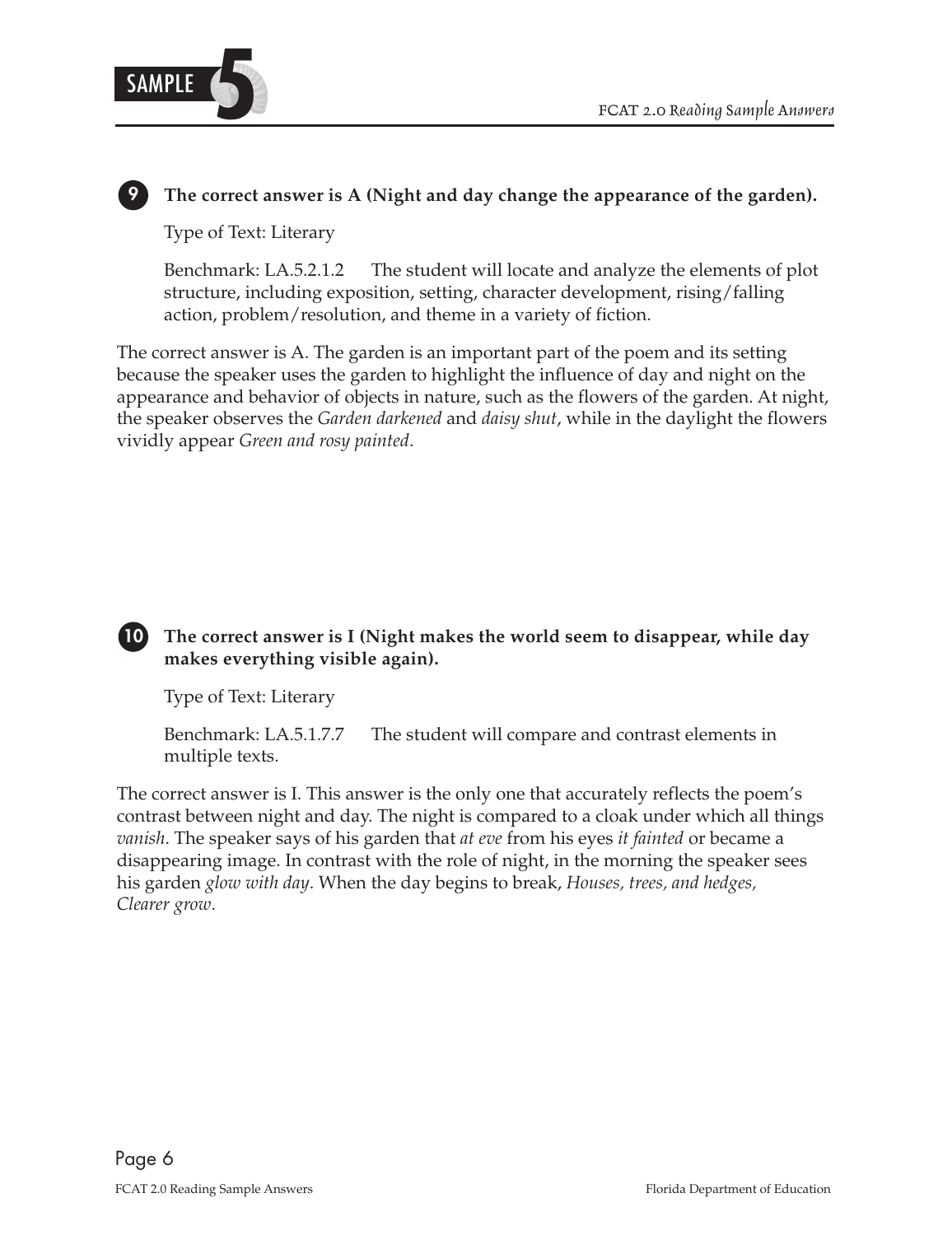

# **Article:** "from *The Story of My Life*"

"from *The Story of My Life*" by Helen Keller. In the public domain / The Project Gutenberg. Photograph: Public Domain / Library of Congress.

## **11 The correct answer is D (by revealing the challenges that Helen Keller had conquered in her life).**

Type of Text: Informational

Benchmark: LA.5.2.2.1 The student will locate, explain, and use information from text features (e.g., table of contents, glossary, index, transition words/phrases, headings, subheadings, charts, graphs, illustrations).

The correct answer is D. This answer focuses on the key information about the challenges and disabilities that Helen Keller faced from her early childhood onward and her eventual success in overcoming them. This is underscored when the introduction reveals that she was *without hearing, vision, or the ability to speak* before she was two years old.

#### **12** The correct answer is  $F$  (She wanted to be a part of the activities going on **around her).**

Type of Text: Informational

Benchmark: LA.5.1.6.7 The student will use meaning of familiar base words and affixes to determine meanings of unfamiliar complex words. [*Also assesses L.A.5.1.6.11 The student will use meaning of familiar roots and affixes derived from Greek and Latin to determine meanings of unfamiliar complex words.*]

The correct answer is F. As indicated in the stem, the Latin root of *communication*, *communicare*, means "to take part in," which strongly suggests the idea that the young Helen Keller wanted to participate in activities with her family. The overall article reinforces this idea.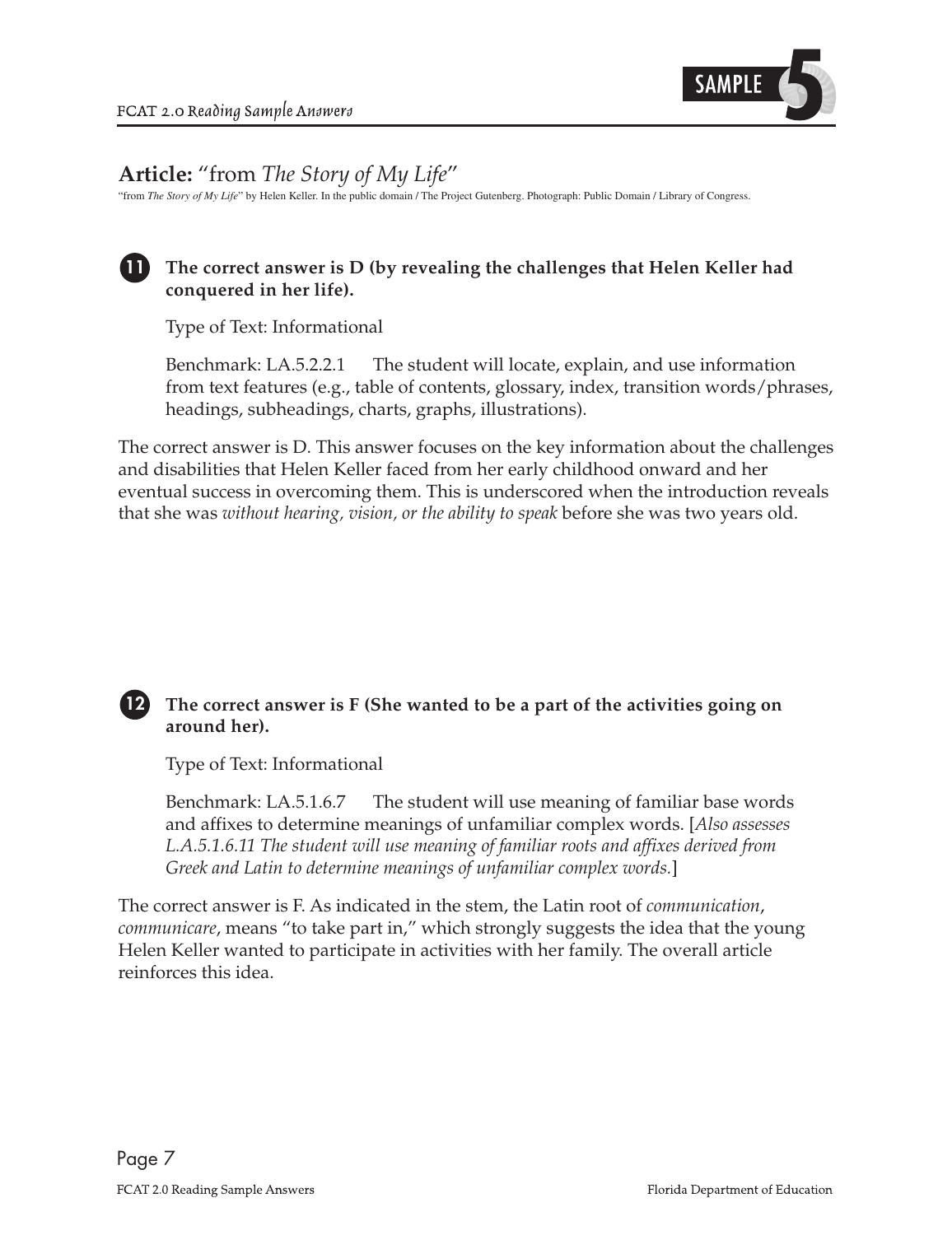

# 13 The correct answer is B (Fold the page on the dotted lines to make it into a **paper airplane).**

Type of Text: Informational

Benchmark: LA.5.1.6.9 The student will determine the correct meaning of words with multiple meanings in context. [*Also assesses LA.5.1.6.6 The student will identify shades of meaning in related words (e.g., blaring, loud).*]

The correct answer is B. Only option B uses the word *fold* in such a way as to indicate the act of bending an object, such as a piece of paper or a blanket, over upon itself.

# 14 The correct answer is I (She was using her sense of touch to try to **understand them).**

Type of Text: Informational

Benchmark: LA.5.1.7.3 The student will determine the main idea or essential message in grade-level text through inferring, paraphrasing, summarizing, and identifying relevant details.

The correct answer is I. According to information in the article, Keller *stood between two persons who were conversing and touched their lips*. She then reveals to the reader that she *could not understand, and was vexed*.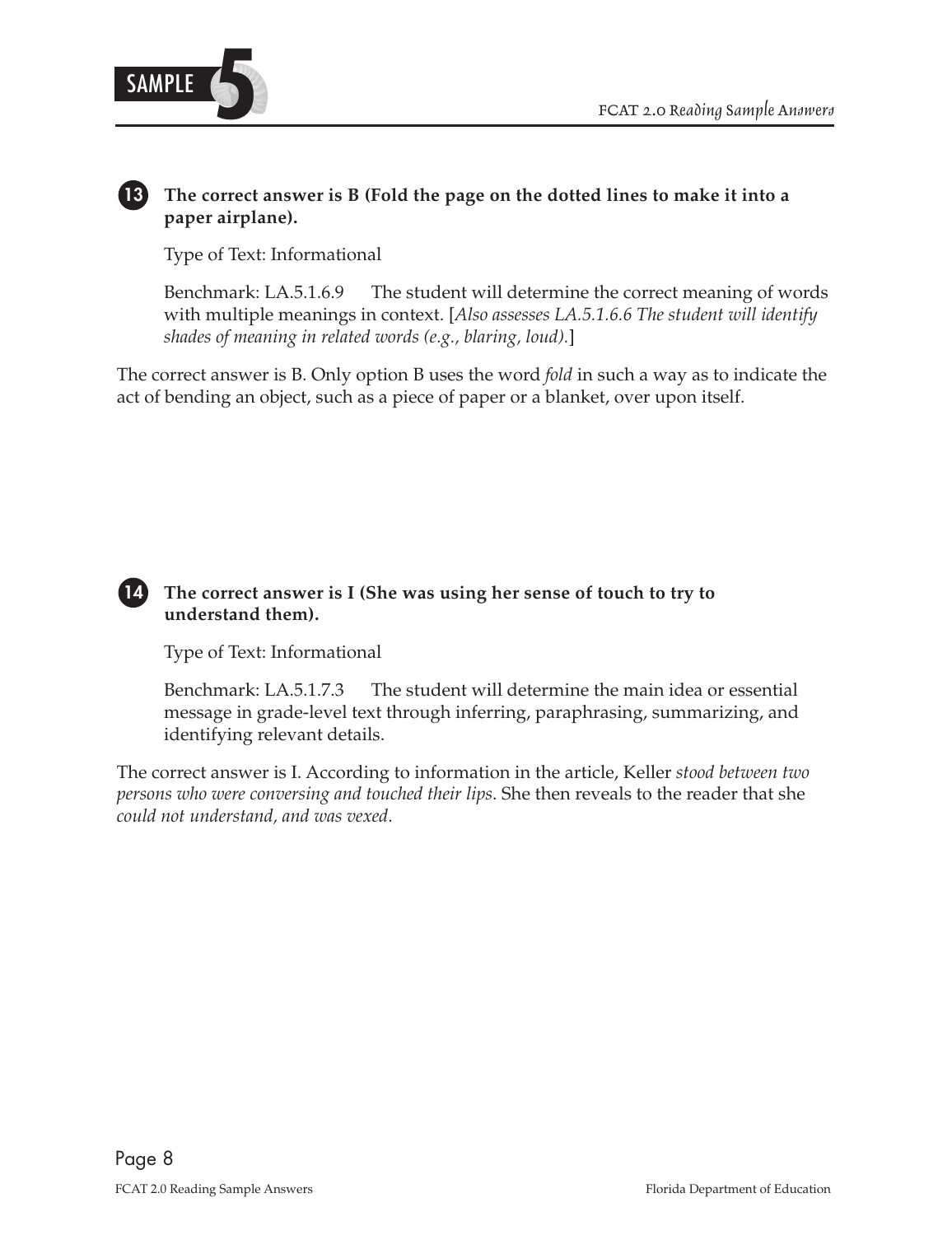

#### The correct answer is B (to explain why her parents thought she needed **a teacher).**

Type of Text: Informational

Benchmark: LA.5.1.7.2 The student will identify the author's purpose (e.g., to persuade, inform, entertain, explain) and how an author's perspective influences text.

 parents that she *must be taught as soon as possible*. The answer is further supported by the  next sentence, *After my teacher, Miss Sullivan, came to me. . .*, which introduces Keller's The correct answer is B. In the article, Keller makes a direct connection between the act of locking her mother in the pantry and the resulting conviction on the part of both her teacher.



#### **16 The correct answer is I (Being different can be a challenge but can also encourage creativity).**

Type of Text: Informational

Benchmark: LA.5.1.7.6 The student will identify themes or topics across a variety of fiction and nonfiction selections.

The correct answer is I. This answer is the only one that accurately addresses a major overarching lesson in the article. Throughout the article, Keller describes the creative ways in which she communicates with her family and participates in their daily life during her childhood. Keller also highlights her creativity and spontaneity by sharing how on one occasion she *put on my idea of a company dress* in order to help her mother entertain visitors.